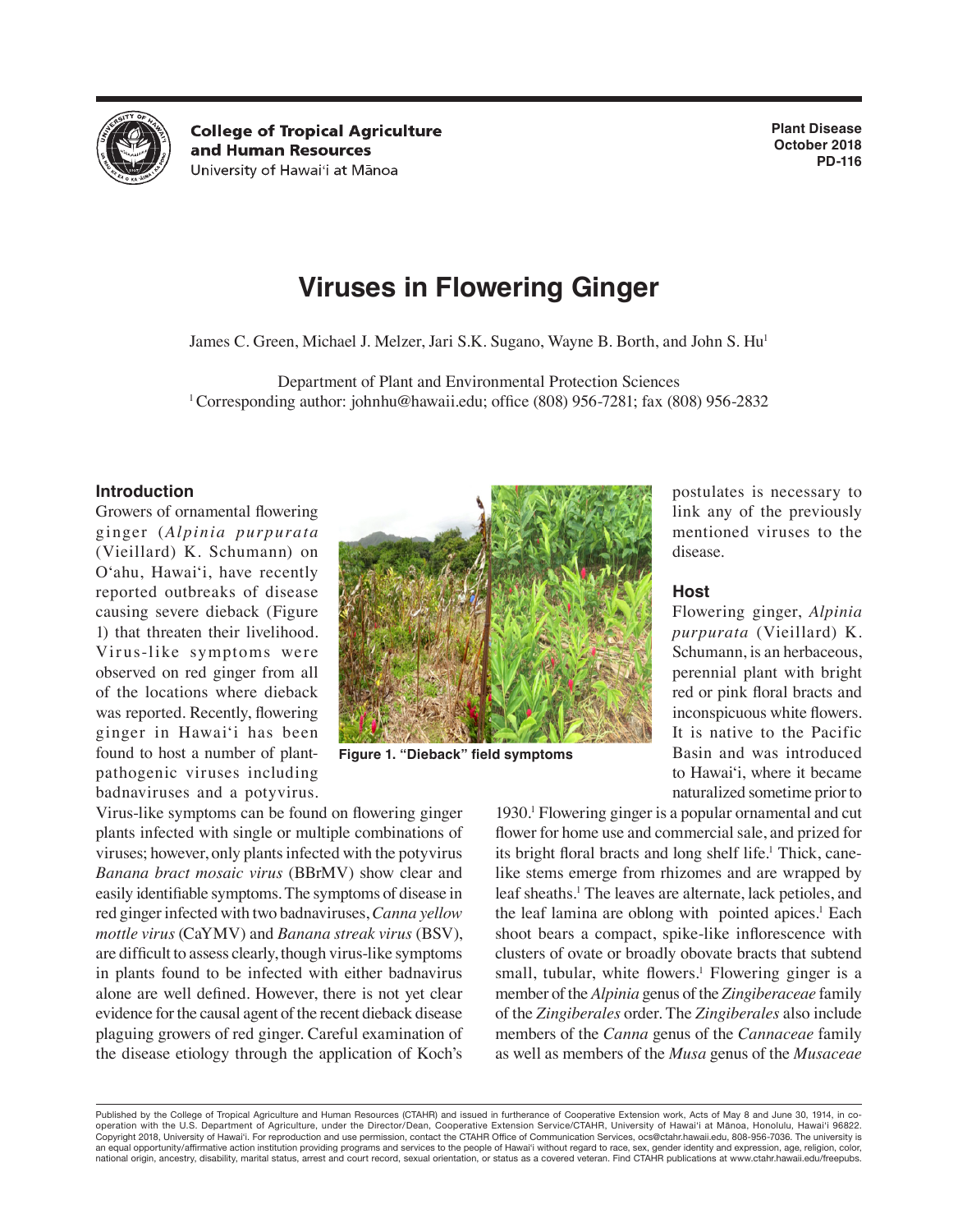family. Plant species that are closely related to flowering ginger are important to growers because they may host plant pathogens and/or insect vectors of plant pathogens that may be transmitted to ginger.

# **Viruses**

#### *BBrMV*

*Banana bract mosaic virus* (BBrMV), an RNA virus, is a member of the *Potyvirus* genus of the family *Potyviridae*. BBrMV was first reported in *Musa* spp. (banana) from the Philippines in 1979 and later reported from many other countries including India, Samoa, Sri Lanka, Thailand, Vietnam, Colombia, Ecuador and Hawai'i.<sup>2-7</sup> BBrMV can spread quickly and causes significant economic losses worldwide. BBrMV was first reported in Hawai'i in 2010 from a new host, flowering ginger.<sup>8</sup> Although BBrMV has not yet been reported to naturally infect banana in Hawai'i, the strain found in Hawai'i in flowering ginger has been shown to infect banana in greenhouse studies. BBrMV is transmitted by aphid vectors and in Hawai'i by the black banana aphid (*Pentalonia nigronervosa*).

#### *CaYMV*

*Canna yellow mottle virus* (CaYMV), a DNA virus, is a member of the *Badnavirus* genus of the *Caulimoviridae* family. Some members of this genus have integrated their genomic sequences into their host's genome. These viruses are also termed endogenous pararetroviruses (EPRV). EPRV infection can produce synergistic affects in hosts if those hosts harbor dual or multiple infections with other plant pathogenic viruses. CaYMV was first reported infecting *Canna* spp. in Japan in 1979 and was later reported from the United States, Italy, the Netherlands, India, and Kenya.<sup>9-13</sup> CaYMV was reported infecting a new host, flowering ginger, in Hawai'i in 2017.<sup>14</sup> The episomal (non-integrated) form of CaYMV was found to be associated with severe symptoms on flowering ginger in Hawai'i.14 It is unknown if CaYMV has integrated into the ginger genome. The vector of CaYMV has yet to be identified, though it may be a species of mealybug since many other badnaviruses are vectored by mealybugs.<sup>14</sup>

#### *BSV*

*Banana streak virus* (BSV), another DNA virus, is also a member of the *Badnavirus* genus of the *Caulimoviridae* family. Banana streak disease was first observed from Africa on the Ivory Coast in 1958, and the etiology of the disease was confirmed, establishing BSV as the causal agent.15, 16 Banana streak disease has been reported from more than 40 countries around the world including Africa, Asia, Australia, Europe, Oceania, and tropical America; essentially everywhere that bananas are grown.<sup>5</sup> BSV has integrated into the genome of some banana cultivars, although it is not yet known if the BSV isolate identified in flowering ginger in Hawai'i is integrated into the ginger genome. BSV isolates from around the world show a high degree of genetic heterogeneity as well as differing serological and biological properties.17 We have identified the species of BSV in Hawai'i to be *Banana streak virus* 'Goldfinger' (BSGfV) through sequence analyses of PCR products generated from symptomatic ginger plants.

# **Host Range and Disease Symptoms** *BBrMV*

The known host range of BBrMV is limited to various *Musa* spp., small cardamom (*Elettaria cardamomum*) in India, and flowering ginger in Hawai'i.<sup>8, 18, 19</sup> Symptoms of BBrMV on flowering ginger include: mosaic, streaking, severe cupping of leaves, browning of flowers, and reduced bract size and shelf life<sup>20</sup> (Figure 2). Symptoms of BBrMV on banana include a distinctive mosaic pattern on the bracts and may also include spindle-like purple streaks on the bracts, midribs, peduncles, and fruits. $3,21,22$ 

# *CaYMV*

The known host range of CaYMV is limited to Canna spp. and flowering ginger in Hawai'i, though there is concern that this may expand to include other tropical plants.14 Symptoms of flowering ginger infected with CaYMV include yellow mottling & necrosis of the leaves, vein streaking and stunting of leaves (Figure 3). Flowering ginger infected with both BBrMV and CaYMV exhibit very distinct and severe necrotic and stunting symptoms that are easily recognizable to the trained observer (Figure 4).

# *BSV*

The known host range of BSV is limited to *Musa* spp. in most parts of the world, and flowering ginger in Hawai'i.20 Symptoms of flowering ginger infected with BSV have been observed as: streaking on the bracts, leaves, leaf sheaths, and stems, but further research is necessary to confirm these preliminary observations and any causative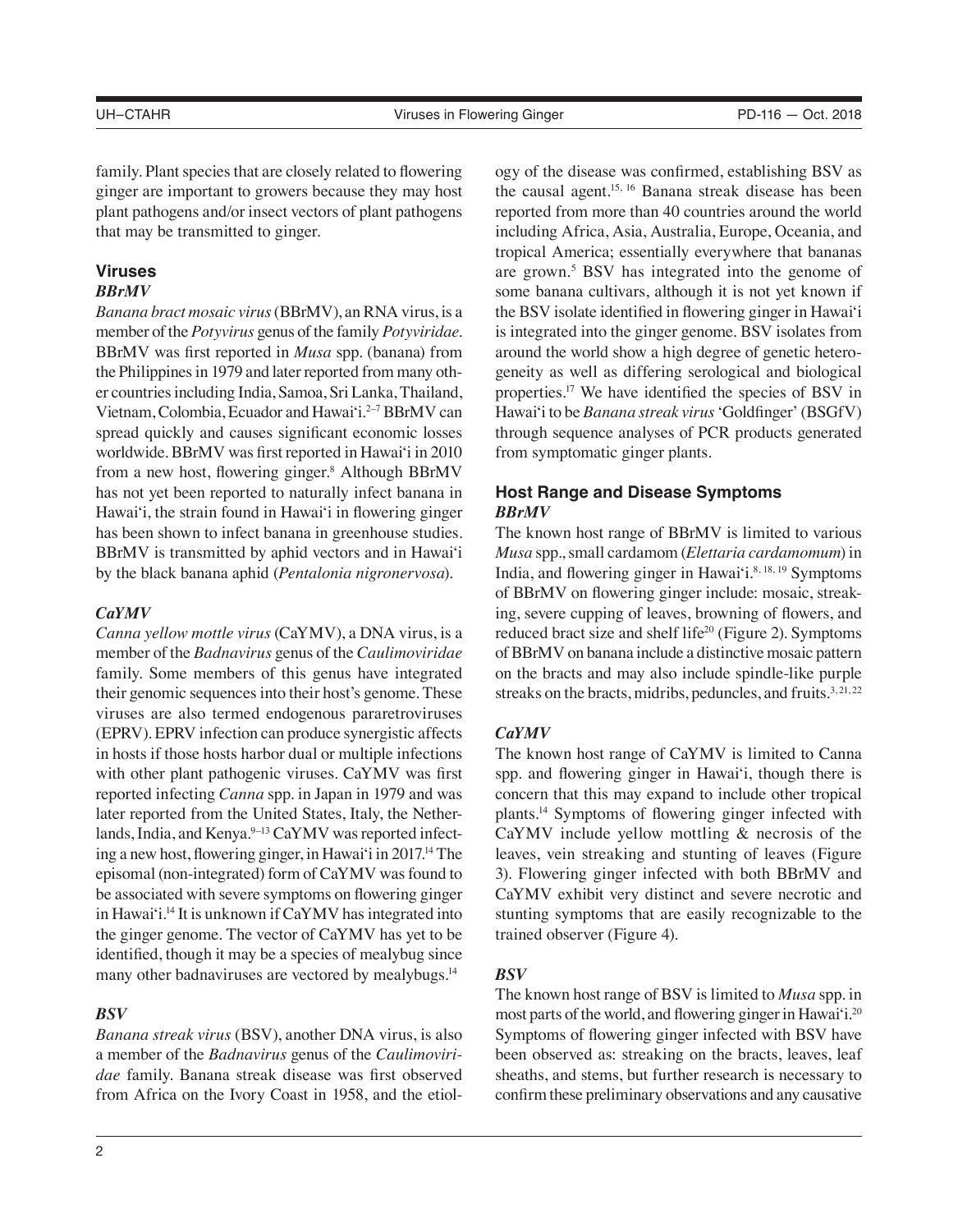

**Figure 2. BBrMV symptoms**



**Figure 3. CaYMV symptoms**



**Figure 4. BBrMV & CaYMV co-infection symptoms**

link to infection with BSV (Figure 5). Symptoms of BSV on banana depend on the virus isolate and host cultivar, but they include inconspicuous chlorotic flecking, lethal necrosis, and, most commonly, discontinuous chlorotic dots or streaks that eventually become necrotic that run from the midribs to leaf margins.<sup>23</sup> BSV is transmitted by several species of mealybugs including mealybugs (Planococcus citri and Pseudococcus spp.). Other mealybug vectors include Dysmicoccus spp. in West Africa and South America, Planococcus musae in Nigeria, Ferrisia virgata in India, D. brevipes, P. ficus and Paracoccus burnerae in South Africa.

# **Detection**  *BBrMV*

There are a number of molecular and serological diagnostic assays available for reliable detection of BBrMV. The unique symptoms produced by this virus in flowering ginger appears to be a reliable diagnostic for the trained observer. Molecular assays including reverse transcription polymerase chain reaction (RT-PCR) assays using BBrMV-specific primers or potyvirus-specific universal primers have been established. $5,24$  A specific immunocapture reverse transcription loop-mediated isothermal amplification (IC-RT-LAMP) assay has also been developed to detect BBrMV.<sup>20</sup> Serological assays include commonly available commercial diagnostic kits from Agricultural Diagnostics (Agdia) that are based on an enzyme linked immunosorbent assay (ELISA). ELISA kits exist for both universal potyvirus detection and specific BBrMV detection. Other immunological technologies such as the Immunostrip® assay (Agdia) are also available for rapid potyvirus detection.



**Figure 5. Possible BSV Symptoms**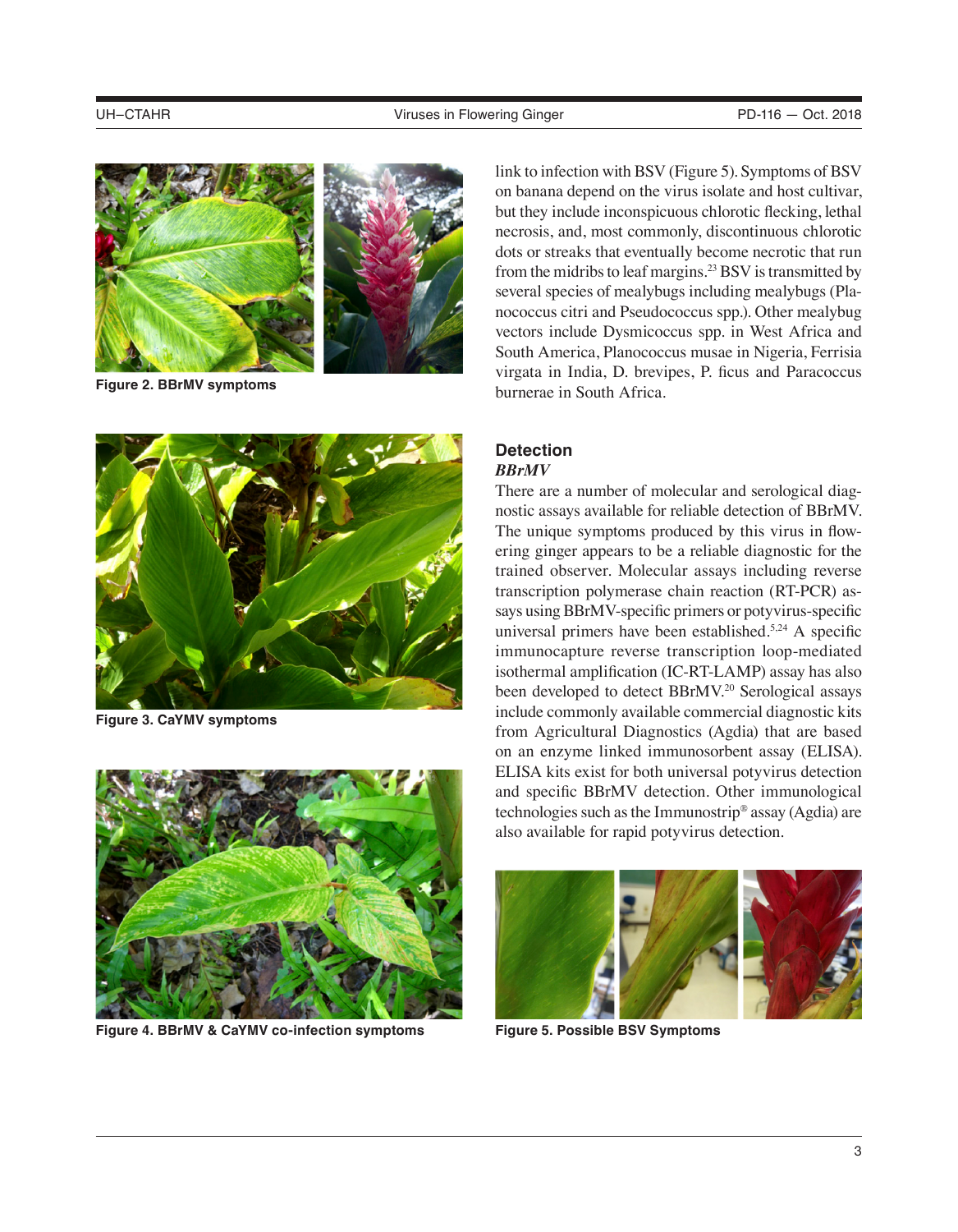



**Figure 6a. Aphid and Mealybug Vectors Figure 6b. Aphid and Mealybug Vectors (cont.)**

#### *CaYMV*

Currently, the only reliable diagnostic assays available for CaYMV are two molecular assays; a general badnavirus PCR assay using universal badnavirus primers, and a CaYMV-specific PCR assay that amplifies a fragment of open reading frame 3 (ORF3) of CaYMV.<sup>14</sup>

# *BSV*

There are molecular and serological assays available for detection of BSV. Molecular assays include a general badnavirus PCR assay using universal badnavirus primers and a BSGfV specific PCR assay for the species of BSV identified in Hawai'i.<sup>25, 26</sup> Further, ELISA assays for BSV strains are available but of limited usefulness due to the high serological diversity of BSV species.17 The most conclusive method for serological detection of BSV virions is immunosorbent electron microscopy (ISEM).<sup>27</sup>

# **Transmission**

# *BBrMV*

BBrMV may be spread over long distances through the movement of virus-infected vegetative planting material. BBrMV is transmitted by several aphid species: Pentalonia spp. (Figure 6a), *Rhopalosiphum maidis*, *Aphis*  gossypii, and A. craccivora in a nonpersistent manner.<sup>21</sup>

# *CaYMV*

The vector of CaYMV is unknown, though it is likely to be a mealybug species, as most other badnaviruses are transmitted by mealybugs $14$  (Figure 6b). CaYMV may be spread over long distances through the movement of virus-infected vegetative planting material.

# *BSV*

Attempts to transmit BSV between banana plants by mechanical inoculation have been unsuccessful, which suggests that the spread of BSV on cutting tools or any other cultural operation is unlikely.16 BSV is spread over long distances through vegetative propagation of infected planting materials such as rhizomes for flowering ginger or suckers and tissue cultured plantlets from infected banana plants.28 In the field, mealybugs (*Pseudococcidae*) transmit BSV between bananas in a semipersistent manner, and observations suggest that virus spread between bananas is very slow.<sup>28</sup> There appears to be little difference in the transmission efficiency of BSV isolates observed between the two main mealybug vector species *Planococcus citri* and *Pseudococcus* spp.29–31 Other mealybug species have been reported to transmit BSV including *Dysmicoccus* spp. in West Africa and South America, *Planococcus musae* in Nigeria, *Ferrisia virgata* in India, *D. brevipes*, *P. ficus*, and *Paracoccus burnerae* in South Africa.<sup>21, 32, 33</sup>

#### **Management**  *BBrMV*

Virus diseases are characteristically difficult to manage, often requiring eradication of the entire crop or relocation to a new geographical location to control losses. Prevention is paramount, and reduction of the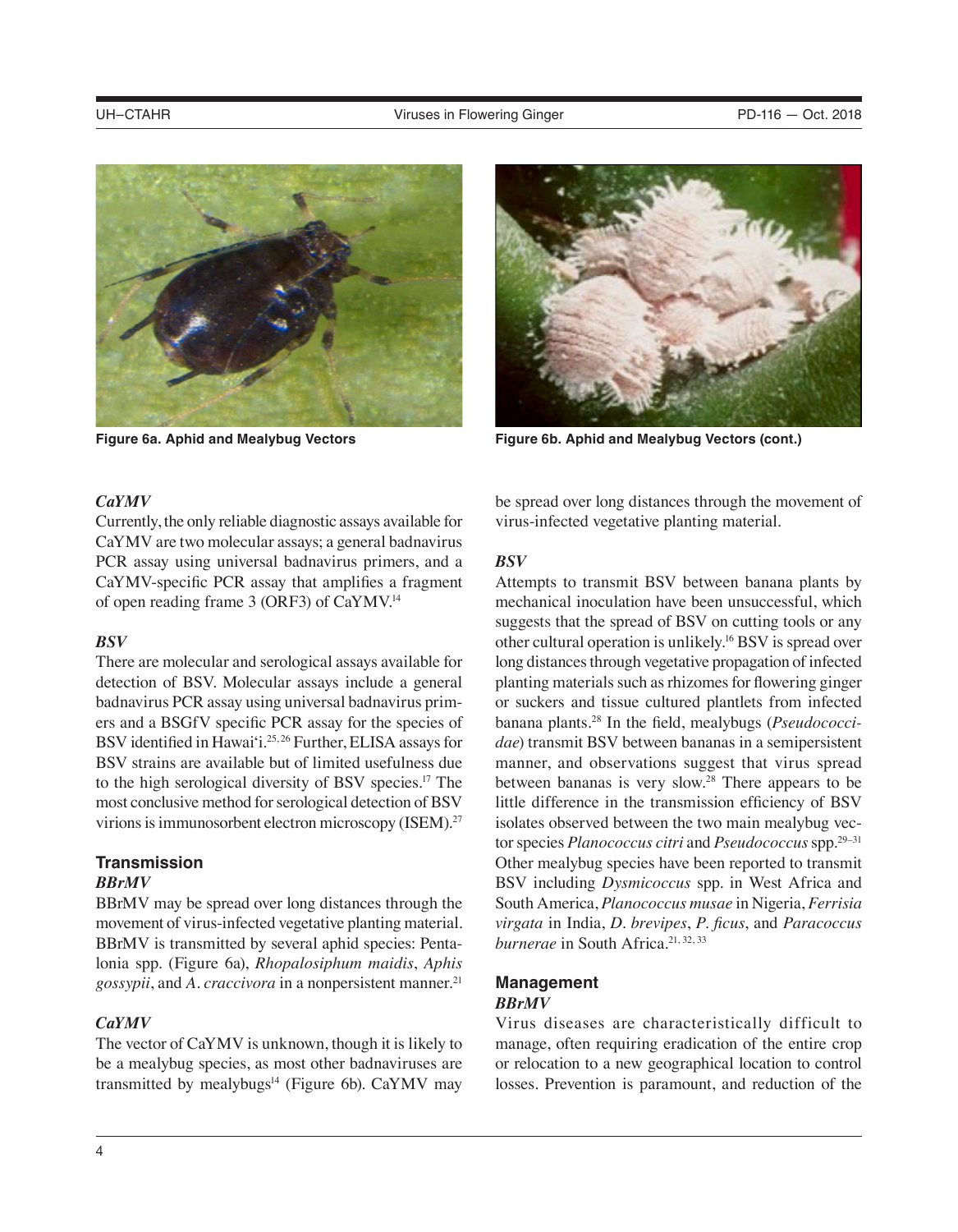aphid vector populations may help to limit the spread of BBrMV. Insect predators of aphids in Hawai'i should be encouraged, and therefore it is not recommended to spray broad-spectrum insecticides for reduction of aphids as spraying of pesticides may cause a reduction in predators resulting in the aphids spreading the virus more rapidly through fields. Judicious use of contact insecticides is acceptable when aphids are observed. Exclusion of infected planting material and eradication of any possible reservoirs of virus inoculum or alternate hosts of BBrMV (potentially other members of Zingiberales) should be achieved through best management practices including exclusion and eradication. Exclusion and eradication can include (1) proper field sanitation (scouting to monitor insect populations and disease symptoms; removing, bagging, and destroying of infected plant materials; (2) avoiding movement of plants from infected areas; (3) verifying when buying or trading germplasm that plant propagation material is virus-free; (4) obtaining proper Hawai'i Department of Agriculture (HDOA) plant clearance when transporting plant materials between islands; and (5) rapid communication with local College of Tropical Agriculture and Human Resources (CTAHR) Extension agents and HDOA plant quarantine inspectors if virus-like symptoms are observed.

#### *CaYMV and BSV*

Management of CaYMV and BSV should be conducted as explained above for BBrMV, with some important exceptions including control of ants. It is imperative to control the presence and proliferation of ant species that "farm" mealybugs for their honeydew and effectively spread the slow-moving adult mealybugs and, therefore, any viruses they may harbor. Although adult mealybugs travel slowly, their juvenile instars are highly mobile. Previous field reports suggest that the natural spread of BSV by its mealybug vector (on banana) is limited and does not play a significant role in the disease epidemiology.34 Therefore, it is crucial to scout for insect presence and control ant populations in the field.

# **Acknowledgements**

Thanks go to USDA ARS for funding support; USDA HATCH for funding support; HDOA for collaboration; and reviewers Kelvin Sewake, Scot Nelson, and Zhiqiang Cheng.

#### **Further Resources**

#### **Cooperative Extension Offices**

UH Mānoa - College of Tropical Agriculture and Human Resources: https://cms.ctahr.hawaii.edu/ce/Find-Us

# **O'AHU COUNTY**

HONOLULU 1955 East-West Rd, Honolulu, HI 96822 Phone: **(808) 956-7290**

#### PEARL CITY

955 Kamehameha Highway, Pearl City, HI 96782 Phone: **(808) 453-6050**

#### WAHIAWĀ

910 California Ave, Wahiawā, HI 96786 Phone: **(808) 622-4185**

#### **HAWAI'I COUNTY**

HILO 875 Komohana Street, Hilo, HI 96720 Phone: **(808) 969-8201**

#### KAMUELA

67-5189 Kamamalu Road, Kamuela, HI 96743 Phone: **(808) 887-6183**

#### **KONA**

79-7381 Māmalahoa Highway, Kealakekua, HI 96750 Phone: **(808) 322-4892**

#### **MAUI COUNTY**

MAUI 310 Ka'ahumanu Ave., Bldg. 214, Kahului, HI 96732 Phone: **(808) 244-3242** x222

#### MOLOKA'I

526 Hua'ai Rd, Ho'olehua, HI 96729 Phone: **(808) 567-6929**

# **KAUA'I COUNTY**

KAUA'I State Office Building, 3060 Eiwa Street, Room 210, Līhu'e, HI 96766 Phone: **(808) 274-3471**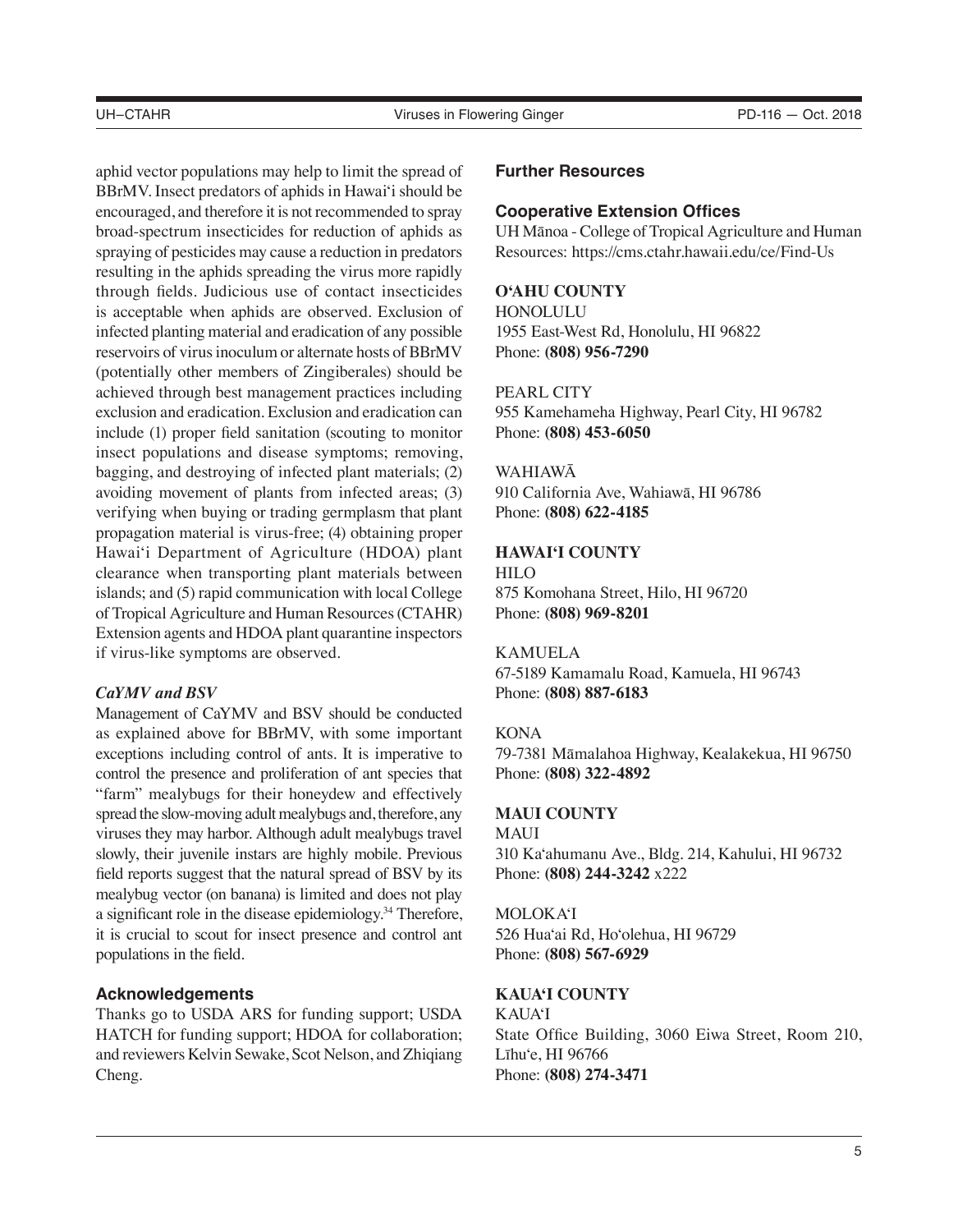# **Plant Quarantine Office**

Hawai'i Department of Agriculture: http://hdoa.hawaii. gov/pi/pq/pqcontacts/

# **O'AHU COUNTY**

1849 Auiki Street, Honolulu, HI 96819 Phone: **(808) 832-0566** Honolulu International Airport Phone: **(808) 837-8413** Toll-Free Pest Hotline: **(808) 643-7378** Report A Pest After Hours: **(808) 837-8092**

# **HAWAI'I COUNTY**

Plant Inspection Office 95 Akahana St. Rm 9, Hilo, HI 96720 Phone: (**808) 961-9393**

Certified Nursery Program 16 East Lanikaula St, Hilo, HI 96720 Phone: (**808) 974-4141**

Keāhole Airport, Kailua-Kona Phone: (**808) 326-1077**

**MAUI COUNTY** 635 Mua Street, Kahului, HI 96732 Phone: **(808) 873-3962**

#### **KAUA'I COUNTY**

4398A Pua Loke Street, Līhu'e, HI 96766 Phone: **(808) 241-7135**

# **Plant Protection and Quarantine Offices**

United States Department of Agriculture Animal and Plant Health Inspection Office: https://www.aphis.usda.gov/aphis/ourfocus/planthealth/ sa\_export/sa\_ecs/hawaii

APHIS, Plant Protection and Quarantine 300 Rodgers Blvd., #57, Honolulu, HI 96819 Phone: **(808) 834-3240** 

#### **References**

1. Kobayashi, K.D., J. McEwen, and A.J. Kaufman. Ornamental Ginger, Red and Pink. College of Tropical Agriculture and Human Resources, Cooperative Extension Service, 8 (2007).

- 2. Magnaye, L.V., and R.V. Valmayor. BBTV, CMV and other viruses affecting banana in Asia and the Pacific. Food and Fertilizer Technology Center for the Asian and Pacific Region, Taipei City (1995).
- 3. Rodoni, B.C., Y.S. Ahlawat, A. Varma, J.L. Dale, and R.M. Harding. Identification and characterization of banana bract mosaic virus in India. *Plant Disease* **81**, 669–672 (1997).
- 4. Ferison, E., and C. Putter. FAO/IBPGR technical guidelines for the safe movement of *Musa* germplasm. *FAO/IBPGR Rome*, p 23 (1989).
- 5. Diekmann, M., and C. Putter. FAO/IPGRI technical guidelines for the safe movement of germplasm In: C.A.J. Putter (ed.) *Musa*, 2nd edn. Food and Agriculture Organization of the United Nations/ International Plant Genetic Resources Institute, p 28 (1996).
- 6. Rodoni, B., J. Dale, and R. Harding. Characterization and expression of the coat protein-coding region of banana bract mosaic potyvirus, development of diagnostic assays and detection of the virus in banana plants from five countries in Southeast Asia. *Arch Virol J* **144**, 1725–1737 (1999).
- 7. Quito-Avila, D.F., et al. First report of *Banana bract mosaic virus* in 'Cavendish' banana in Ecuador. *Plant Disease* **97**, 1003–1003 (2013).
- 8. Wang, I.C., D.M. Sether, M.J. Melzer, W.B. Borth, and J.S. Hu. First report of *Banana bract mosaic virus* in flowering ginger in Hawaii. *Plant Disease* **94**, 921–921 (2010).
- 9. Yamashita, S., T. Natsuaki, Y. Doi, and K. Yora. 1985. *Canna yellow mottle virus*, a non-enveloped small-bacilliform virus in *Canna* sp. *Annals of the Phytopathological Society of Japan* 51:642–646.
- 10. Lockhart, B., and L. Autrey. Occurrence in sugarcane of a bacilliform virus related serologically to banana streak virus. *Plant Disease* **72**, 230–233 (1988).
- 11. Marino, M.T., E. Ragozzino, B. Lockhart, R. Miglino, and D. Alioto. First report of *Canna yellow mottle virus* (CaYMV) in Italy and in the Netherlands. *Plant Pathology* **57**, 394 (2008).
- 12. Kumari, A., S. Kumar, and S.K. Raj. First report of *Canna yellow mottle virus* on *Canna* from India. *New Disease Reports* **29** (2014).
- 13. Agneroh, T.A., S.A. Bratsch, and B.E. Lockhart. First report of *Canna yellow mottle virus* in Kenya. *Plant Health Progress*, PHP-BR-14-0037 (2015).